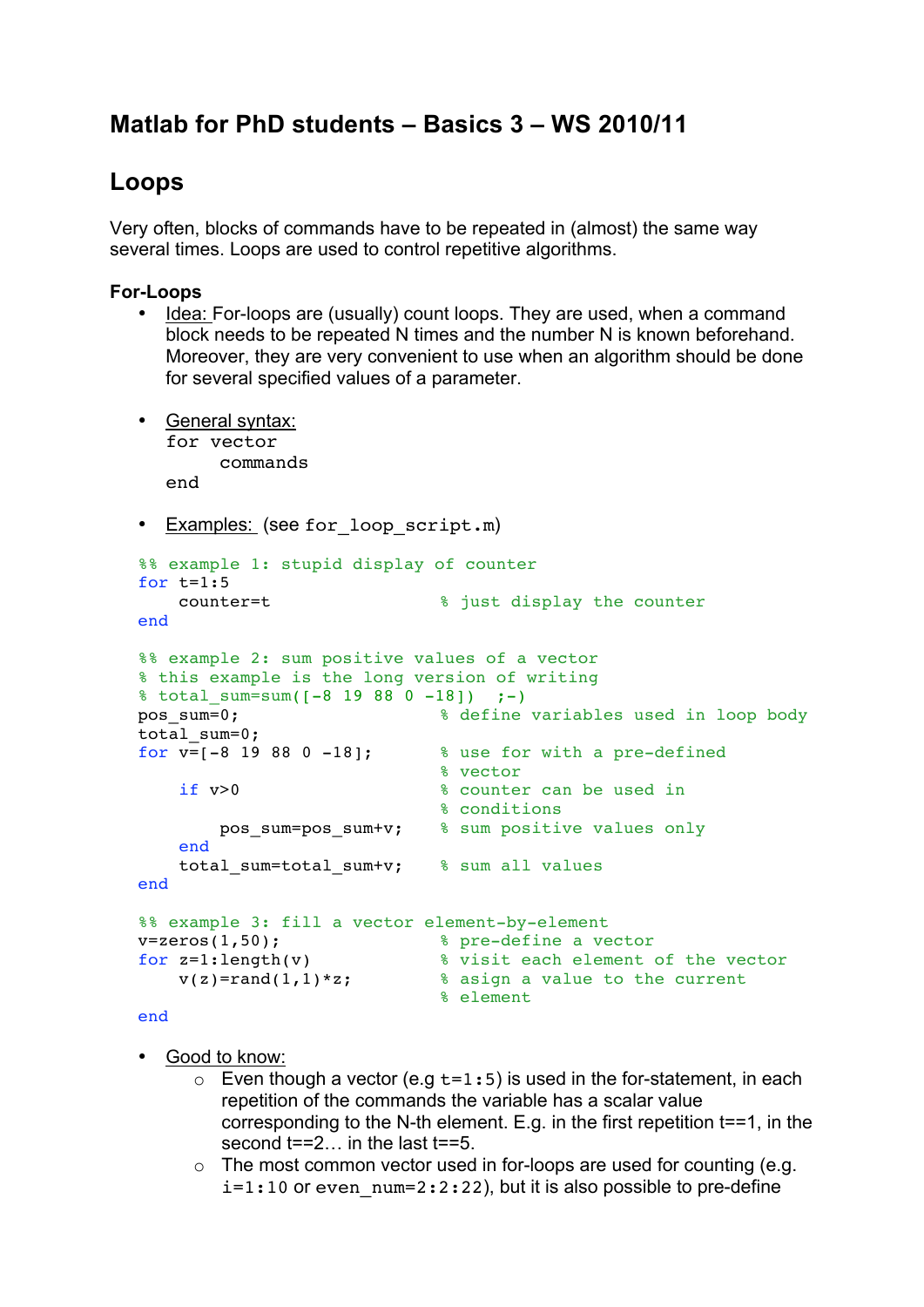vectors (e.g. v=[78; 9; -0.5] and use their values sequentially during the repetitions)

o You should not change the value of the counter variable in the body of the loop. The value will be overwritten anyway when the next repetition starts.

#### **While-Loops**

• Idea: While-loops are the more general case to repeat a block of statements than for-loops. The program body of while-loops is repeated as long as a certain condition is true. You do not need to know beforehand, how often the commands will be repeated.

```
• General syntax:
     define t
     while condition, depending on t
          commands
          change t
     end
  • Example: (see while-loop-script.m and factorial demo.m for
     comparison of for-loops and while loops)
  %% example 1: stupid example to count with a while loop<br>c=1 % define counter
                     % define counter
  while c < 10 % test condition
       c=c+1 % increase counter (change test variable)
  end
%% example 2: let the user quess a random integer number between
% 1 and 20 and generate a vector of guesses
  z=randi(20,1); % random integer number between 1 and 20
  guess=0; % define the test variable to make sure that 
                      % the condition will initially be true
  c=0; % define a counter to count how long the user 
                      % needs 
  while(guess~=z) % repeat as long as the random number is not
                       % guessed 
       guess=input('Guess a number between 1 and 20; '); % new test 
                                                    % variable
       all_guesses=[all_guesses,guess]; % concatenate the new 
                                    % guess to the list of guesses
end
sprintf('Congratulations, you needed %g trials to guess the 
number!', length(all guesses))
```
- Good to know:
	- $\circ$  A while-loop only works if the variable used in the condition is defined beforehand
	- $\circ$  The variable used in the condition must be changed (at least under certain conditions) in the body of the while loop. Otherwise, the loop will never terminate.
	- $\circ$  In case you produced an infinite loop, you can interrupt the program with ctrl-c.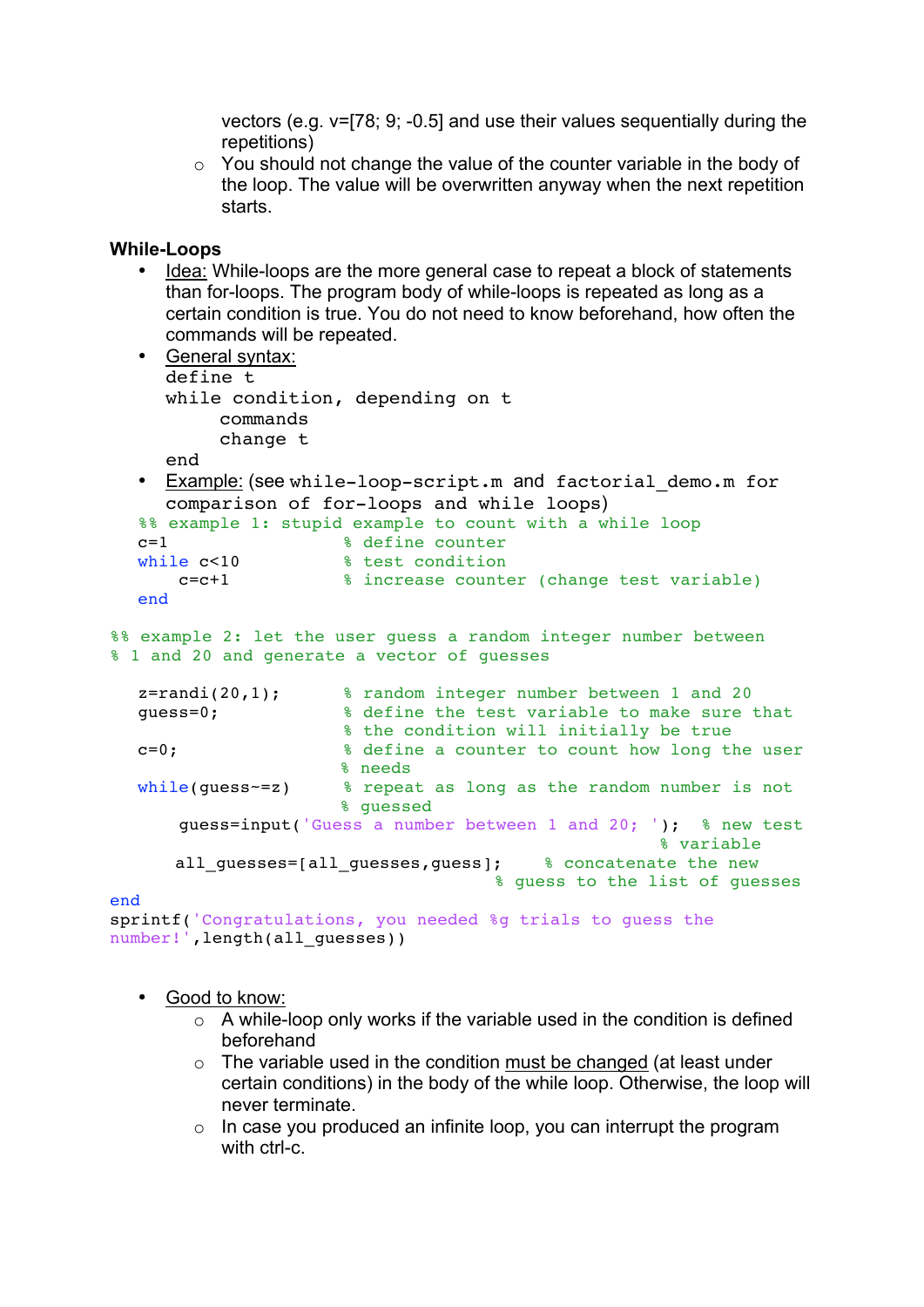o You can always use while-loops instead of for-loops. See program for comparison. (However, for-loops are often easier to program and will always terminate.)

#### **Nested loops**

• Idea: You can use loops within loops. This is used quite often to generate index pairs to visit matrix elements.

```
• Example:
%% generate a matrix with random numbers
M=randn(17,25); % generate a matrix
C=0; % define the counter for the 
                     % elements >0.8
[rows,cols]=size(M); % number of rows and columns
%% visit all elements of a random matrix and count the 
% elements >0.8<br>for r=1:rows
for r=1:rows % outer loop visits rows
for c=1:cols % within each row visit each column
       if M(r, c) > 0.8 % count elements > 0.8C=C+1;end % end of if<br>end % end of loc
                      end % end of loop across columns
end \text{ } end of loop across rows
%% user output
sprintf('There were %g elements >0.8',C)
```
#### **Searching in data**

- Idea: Very often, you need to find subsets of data that match certain conditions. There are (at least) three ways in Matlab to do so, which we will compare for one example. of a test person doing a psychophysical experiment.
- Example: In our example we take the (fake) data of a test person doing a psychophysical experiment:
	- o Column 1: 10 different stimulus conditions, named 1 to 10, presented in random order.
	- o Column 2: corresponding subject response: 1 if the subject responded correctly, 0 if he did not.
	- o Column 3: corresponding reaction time

(if you want to see how I generated this fake data: make  $VP$  data.m) The tasks for this example are:

- 1. What is the total percentage of correct detections?
- 2. What is the percentage of correct detections for stimulus condition 3?

3. Are the reaction times different for correct versus incorrect responses?

See search demo.m !!!

- Loops: Loops are the classic way (the "C way") to search in data. The idea is to loop through all elements of a data set and test if a certain condition is met. This way of searching works well in Matlab, but it is not the fastest and most elegant way.
- Logical matrix operations: This is the "Matlab way" to search. It is the most elegant way, but maybe also the way which needs most thoughts. The idea is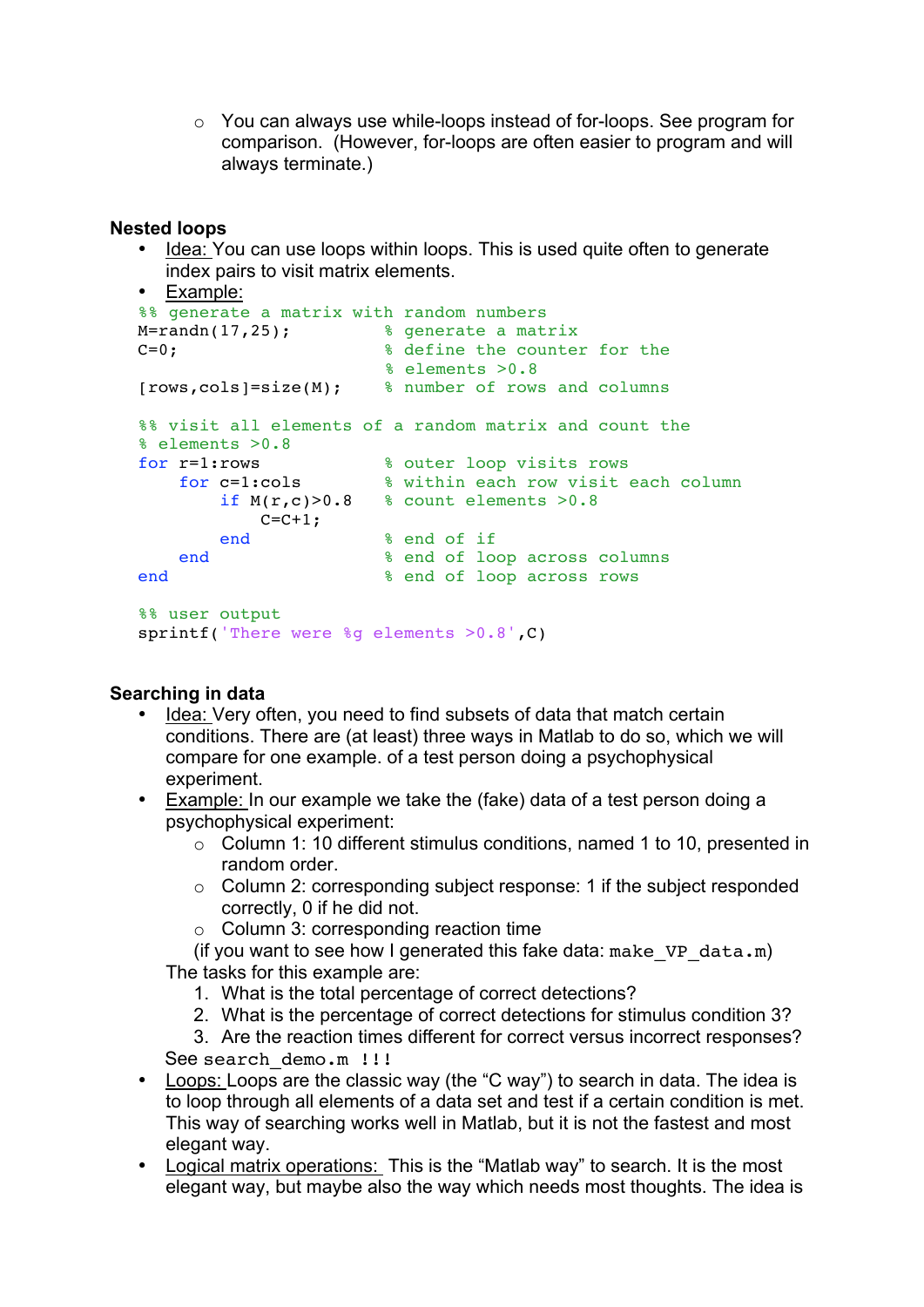to apply logical operations to entire vectors or matrices and use only those sub-parts for which the condition is true. The main method here is logical indexing. If a vector of logical values is applied as index to a vector of the same length, a vector of those elements that correspond to "true" is extracted. Syntax of logical indexing:

```
V=[6 9 18 35 4]; % define a vector
L=logical([1 0 0 1 1]); % define a vector of logicals of the
                     % same length
Vshort=V(L) \frac{1}{2} & apply the vector of logicals as
                     % indices. Vshort is [6 35 4].
```
• find command: This is the high-level-function way to search (maybe the "excel-way"). Find is a really powerful command, but also a good source of chaos if you are not sure you know what you are doing. Please note: find usually gives back the indices, not the values of the elements you search for! Syntax of find:

| $ind = find(X)$             | % gives back indices of all     |
|-----------------------------|---------------------------------|
|                             | % nonzero elements of vector X  |
| $ind = find(X, k)$          | % gives back indices of the     |
|                             | % first k nonzero elements of   |
|                             | % vector X                      |
| ind = $find(X, k, 'first')$ | % gives back indices of the     |
|                             | % first k nonzero elements of   |
|                             | % vector X                      |
| ind = $find(X, k, 'last')$  | % gives back indices of the     |
|                             | % last k nonzero elements of    |
|                             | % vector X                      |
| $[row, col] = find(M, )$    | % gives back row and column     |
|                             | % indices of nonzero elements   |
|                             | % in matrix M                   |
| $[row, col, v] = find(M, )$ | % gives back row and column     |
|                             | % indices and values of nonzero |
|                             | % elements in matrix M          |
|                             |                                 |

#### **Sorting data**

• Idea: Very often, you want to sort data according to specific criteria, e.g. from small to large numbers. However, there are two different ways how you can sort a matrix: Either you sort the rows or columns independently of each other. Or the matrix is sorted according to a reference column, keeping the rows intact. (There is no "sortcolumns" command in Matlab. If you want to sort according to a row, you have to transpose the matrix.)

```
• <u>sort command:</u> Sorts the columns of a matrix independently of each other B = sort(A)<br><sup>8</sup> sorts the elements of vector A
                                  % sorts the elements of vector A
                                  % or each column of matrix A
B = sort(A,dim) % for each column of matrix A for 
                                % dim=1 or each row for dim=2
B = sort(..., mode) 8 mode can be 'ascend' or 'descend'
[B, IX] = sort(A, ...) % also returns indices
```
- sortrows command: Sorts a matrix based on a reference column, keeping the rows intact.
- B = sortrows(A) % sorts the rows of matrix or column % vector A in ascending order based % on the first column of the matrix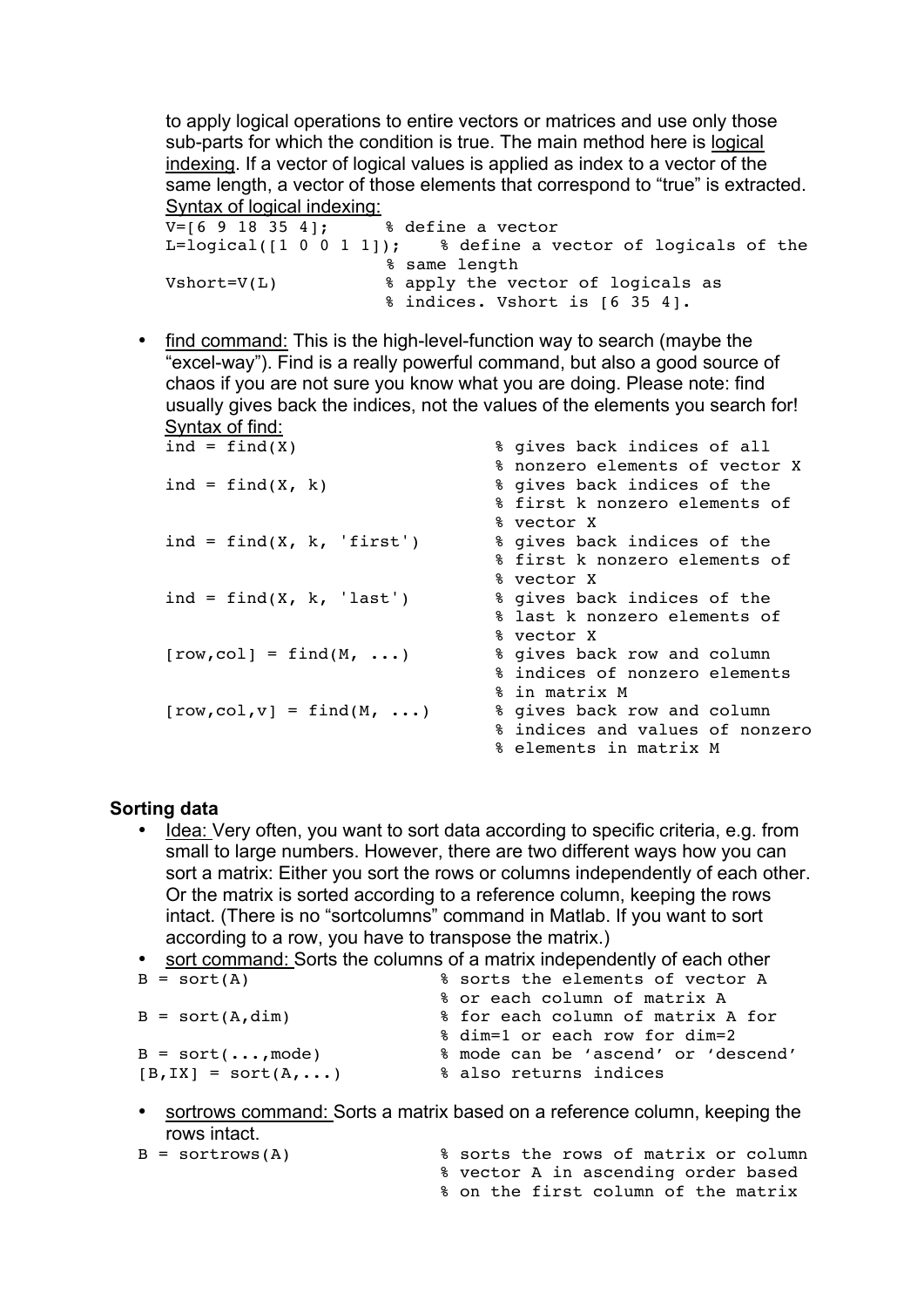```
B = sortrows(A,columns) % based on the columns specified in 
                                % the vector column. If an element 
                                % of column is positive, the MATLAB 
                                % software sorts the corresponding 
                                % column of matrix A in ascending 
                                % order; if an element of column is 
                                % negative, MATLAB sorts the 
                                % corresponding column in descending 
                                % order. 
sortrows(A, [2 -3]) % sorts the rows of A first in
                                % ascending order for the second 
                                % column, and then by descending 
                                % order for the third column.
[B, index] = sortrows(A,...) % also returns an index vector
• <u>issorted command:</u> returns a logical 1 (true) if all elements are in sorted order TF = i issorted (A) \# A is considered to be sorted if A
                               % A is considered to be sorted if A
                                % and sort(A) are equal.
TF = issued(A, 'rows') % A is considered to be sorted if A
                                % and sortrows(A) are equal.
```
#### **Homework**

\* means "optional"

\*\* means "optional and difficult"

Please work through the script and the programs for loop script.m, while loop script.m, nested loops script.m, factorial demo.m, and search demo.m first.

If you have not done so on Thursday, also take a look at aliasing effect.m and if\_demo.m

#### **1. Loops**

- a. Write a function, which reverses the order of elements of a user-defined vector. (E.g. [19 7 30] becomes [30 7 19]).
- b. Modify example 2 in while loop script.m by telling the user after each guess if the random number is smaller or bigger than the number he / she quessed.
- c. As mentioned before, loops can slow down computations considerably. Test this effect by using the Matlab stop watch:

| tic        | % turns on the stop watch                           |
|------------|-----------------------------------------------------|
| statements |                                                     |
| toc        | % turns off the stop watch and generates            |
|            | % a command window output telling the               |
|            | $\frac{1}{2}$ time needed to present the statements |

% time needed to process the statements.

Use tic and toc to test, how long it takes Matlab to generate a 1000-by-1000 Matrix of random numbers

- When the matrix is generated in one line
- When the matrix is generated with a for-loop
- When the matrix is generated with a while-loop
- When the matrix is generated with nested loops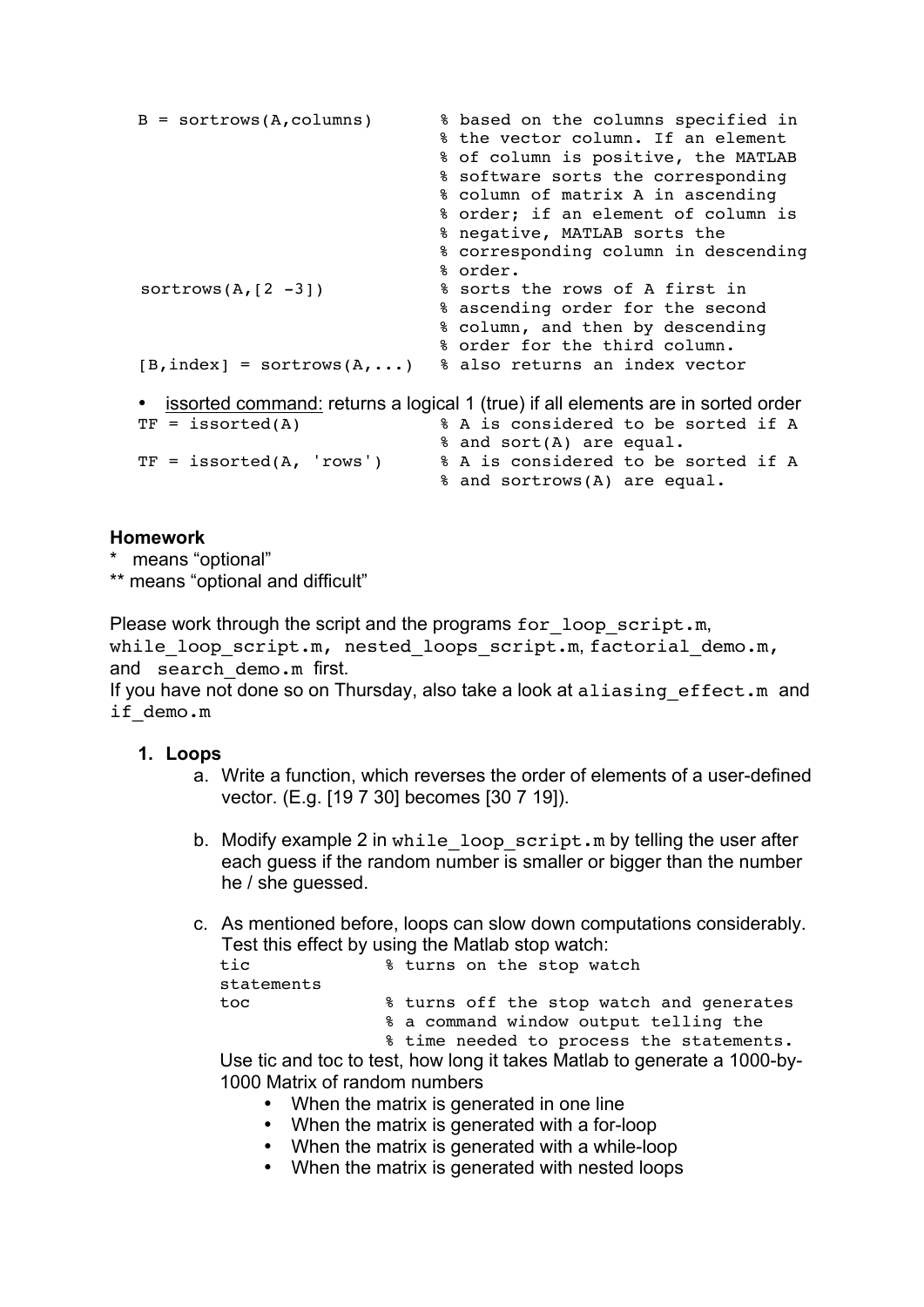- d. Measurement of reaction times very often show skewed distributions. Take a look at the reaction times (in ms) measured for a test person: rt\_VP5.mat.
	- Plot a histogram with more than 10 bins to see the distribution. Why is this not a normal distribution?
		- Calculate the mean and the median of the test person. Why are they so different?
		- You will find one very large value in the data. Remove this data and calculate mean and median again.
		- In the data set rt all.mat 180 reaction times of 24 test persons were measured. Calculate the means and medians for all test persons and look at their distributions.
- e. Population growth is a topic with a long tradition in biological science. Here, we will have a look at the very simplest linear model for exponential growth:

Imagine a population of P flies in a laboratory, which is counted every day. After a while we will find out that – on average - every day 20% of the flies eclose (fertility f=0.2) and 10% of the flies die (mortality m=0.1). Based on these numbers, we can predict the daily population growth:  $dP_t = f^*P_t - m^*P_t = (f-m)^*P_t$ .

Therefore, the population size  $P_{t+1}$  at day t+1 depends on the population size of the day before in the following way:  $P_{t+1} = P_t + dP_t = P_t + (f-m)^*P_t = (1+f-m)^*P_t$ 

- Write a function that gets mortality, fertility and number of animals on day 1 and the number of days to be calculated as inputs. The function should calculate the population size for each day and store these numbers as a vector. Display this vector graphically and give it back as output variable. (Test your function e.g. with fertility f=0.2, mortality m=0.1 and size P=500 on day 1 and 200 calculated days)
- Write a function that gets a threshold value as additional input parameter and calculates the population growth until this threshold is reached.
- Add tests for correct user inputs to the function.
- Write a script that systematically loops through several parameter values for the fertility by calling the function for each of these combinations. Display the effect of fertility on population size graphically by plotting the number of animals e.g. on day 200 against the fertility values.
- f. \* The Kniffel task: write a program that tosses 5 dice and allows the user up to two times to put back as many of the dice into the dice cup as he / she wishes and toss them again. Write a nice user dialogue and sort the dice by their numbers.
- g. \*\* spikedaten\_kurz.mat (on the course homepage) contains the intracellularly recorded membrane potential of a leech neuron. The cell responses (in mV) to 10 presentations of the same current stimulus (in nA) were recorded 10 times with a sample rate of 10000 values/sec.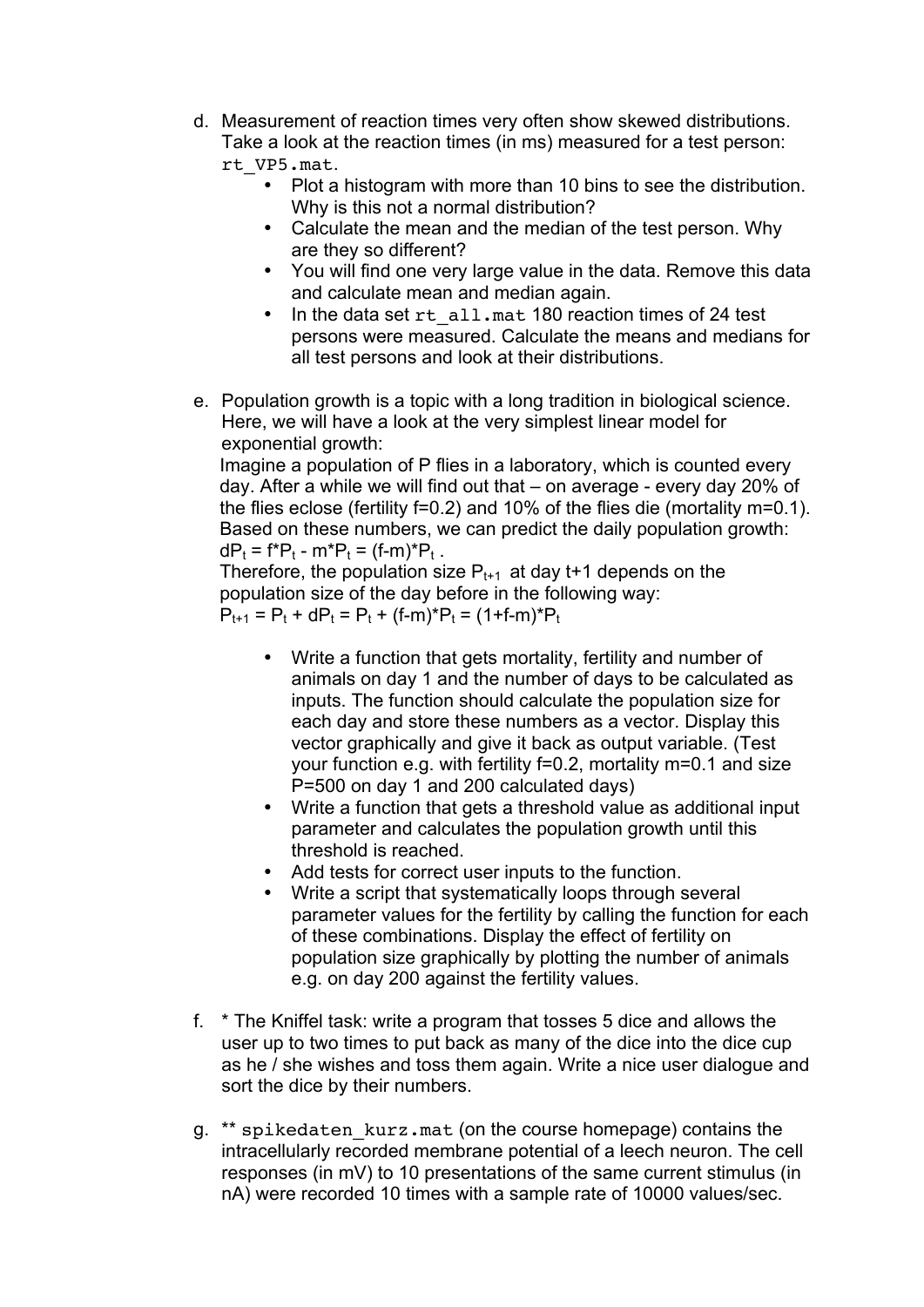The neuron responds with action potentials (fast depolarizations of the membrane potential).

Write a function that gets a matrix with membrane potential recordings and calculates for every row the number of action potentials generated by the neuron. Tips:

- First display the data graphically and look at it<br>• Define "by eve" a voltage threshold to find the
- Define "by eye" a voltage threshold to find the action potentials
- Caution! At the end of the stimulation an artifact occurs that looks almost like an action potential but is much shorter. Try not to count these artifacts.
- The difficulty of this task is that the voltage stays over the threshold for some time, but you want to count each action potential only once.
- If you want to think even harder, think about a better way to find action potentials than a fixed voltage threshold determined by eye.

## **2. Searching and sorting**

- a. Load fuetterungen.mat from the course homepage. The matrix shows for 31 days the amount of rain (in mm, 1. column) and the number of times a female bird visits the nest for feeding the young birds (2. column).
	- 1. Sort the matrix fuetterungen once according to the number of feedings and once according to the amount of rain.
	- 2. Find out
	- Which days of this month were without rain?
	- On which days did the bird feed more than 50 times?
	- On which days without rain did the bird feed more than 50 times?<br>• How often did the bird feed on two consecutive days together more
	- How often did the bird feed on two consecutive days together more than 100 times?
- b. Exercise 2b of day 2 repeated: Use stimulus.mat and antwort.mat downloaded from the homepage.
	- Calculate the mean and the standard deviation of the responses before the stimulus changes.
	- Determine the time when the cell model responds to the stimulus by using a threshold: The response starts, when a data point differs by more than two standard deviations from the average response before stimulation.
	- Calculate the time difference between the stimulus change and the response onset.
	- \* Think about a useful criterion to determine the offset of the response and calculate the time between stimulus offset and response offset. Write your program as a function with useful input and output parameters.
- c. \* A little graphics exercise: The data set phWerte.mat shows the pH measurements of a fish tank. The fish in your tank are happy with the range pH 6.5 to 7.5, but are in danger when this range is left. Find the values that are inside and those that are outside of this range. Moreover, define all measurements that deviate by more than 3 standard deviations from the mean